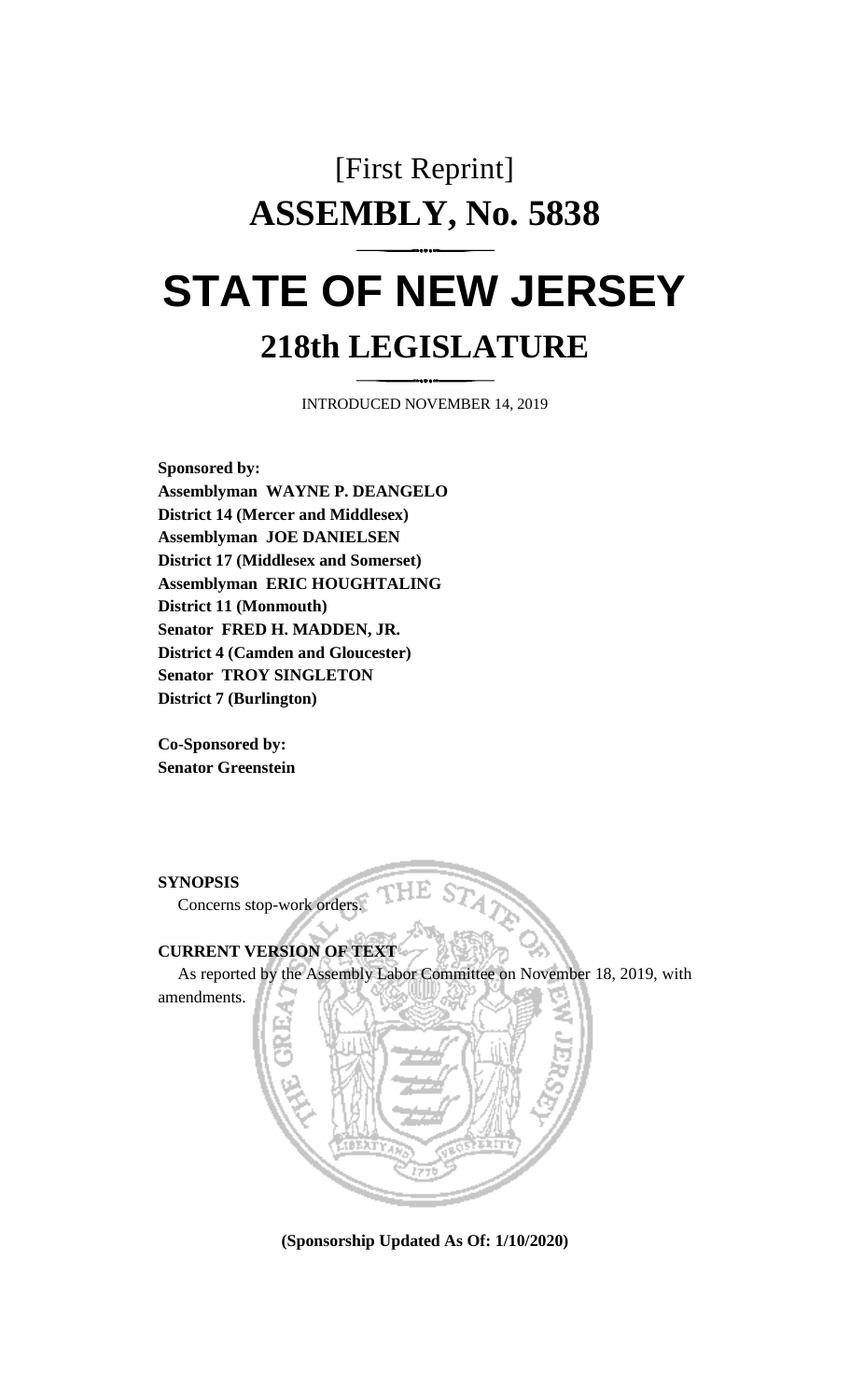**AN ACT** concerning the issuing of stop-work orders and supplementing Title 34 of the Revised Statutes.

 **BE IT ENACTED** *by the Senate and General Assembly of the State of New Jersey:*

 1. a. The Commissioner of Labor and Workforce Development and any agent of the commissioner, upon receipt of a complaint or through routine investigation for a violation of any State wage, benefit and tax law, including a violation of R.S.34:15-79, or a failure to meet obligations required by R.S.43:21-7 or R.S.43:21-14, is authorized to enter, during usual business hours, the place of business or employment of any employer of the individual to determine compliance with those laws, and for that purpose may examine payroll and other records and interview employees, call hearings, administer oaths, take testimony under oath and take depositions.

 b. The commissioner may issue subpoenas for the attendance of witnesses and the production of books and records. Any employer or agent of the employer who willfully fails to furnish time and wage records as required by law to the commissioner or agent of the commissioner upon request, or who refuses to admit the commissioner or agent to the place of employment of the employer, or who hinders or delays the commissioner or agent in the performance of duties in the enforcement of this section, may be fined not less than \$1,000 and shall be guilty of a disorderly persons offense. Each day of the failure to furnish the records to the commissioner or agent shall constitute a separate offense, and each day of refusal to admit, of hindering, or of delaying the commissioner or agent shall constitute a separate offense.

 c. (1) If the commissioner determines, after either an initial determination as a result of an audit of a business or an investigation pursuant to subsection a. of this section, that an employer is in violation of any State wage, benefit and tax law, including a violation of R.S.34:15-79, or a failure to meet obligations required by R.S.43:21-7 or R.S.43:21-14, the commissioner may issue a stop-work order against the employer requiring cessation of all business operations of the employer at the specific place of business or employment in which the violation exists. The stop-work order may be issued only against the employer found to be in violation or non-39 compliance. <sup>1</sup>The commissioner shall serve a notification of intent to issue a stop-work order on the employer at the place of business or, for a particular employer worksite, at that worksite at least seven days 42 prior to the issuance of a stop-work order.<sup>1</sup> The order shall be effective when served upon the employer at the place of business or, for a particular employer worksite, when served at that worksite. The order shall remain in effect until the commissioner issues an order

**EXPLANATION – Matter enclosed in bold-faced brackets [thus] in the above bill is not enacted and is intended to be omitted in the law.**

**Matter underlined thus is new matter.**

**Matter enclosed in superscript numerals has been adopted as follows: Assembly ALA committee amendments adopted November 18, 2019.**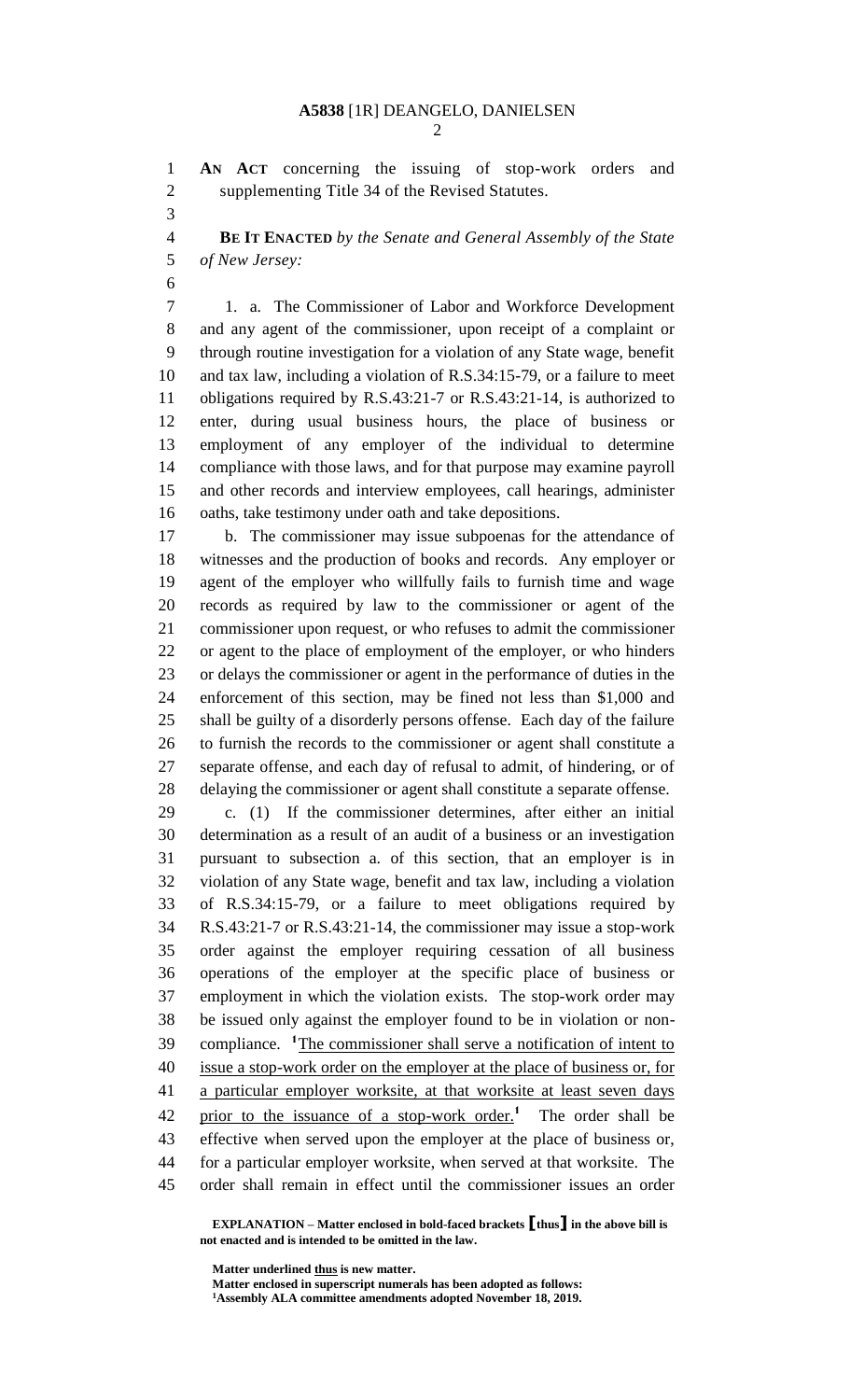releasing the stop-work order upon finding that the employer has come into compliance and has paid any penalty deemed to be satisfactory to the commissioner, or after the commissioner determines, in a hearing held pursuant to paragraph (2) of this subsection, that the employer did not commit the act on which the order was based. The stop-work order shall be effective against any successor entity engaged in the same or equivalent trade or activity that has one or more of the same principals or officers as the corporation, partnership or sole proprietorship against which the stop-work order was issued. The commissioner may assess a civil penalty of \$5,000 per day against an employer for each day that it conducts business operations that are in violation of the stop-work order.

 (2) An employer who is subject to a stop-work order shall, within 72 hours of its receipt of the notification, have the right to appeal to the commissioner in writing for an opportunity to be heard and contest the stop-work order.

 Within seven business days of receipt of the notification from the employer, the commissioner shall hold a hearing to allow the employer to contest the issuance of a stop-work order. The department and the employer may present evidence and make any arguments in support of their respective positions on the imposition of the misclassification penalty. If a hearing is not held within seven business days of receipt of the notification from the employer, an administrative law judge shall have the authority to release the stop-work order. The commissioner shall issue a written decision within five business days of the hearing either upholding or reversing the employer's stop-work order. The decision shall include the grounds for upholding or reversing the employer's stop-work order. If the employer disagrees with the written decision, the employer may appeal the decision to the commissioner, in accordance with the "Administrative Procedure Act," P.L.1968, c.410 (C.52:14B-1 et seq.).

 (3) As an alternative to issuing a stop-work order in accordance with paragraph (1) of this subsection, if the commissioner determines, after an investigation pursuant to subsection a. of this section, that an employer is in violation of R.S.34:15-79, the commissioner may provide and transfer all details and materials related to the investigation under this section to the Director of the Division of Workers' Compensation for any enforcement of penalties or stop-work orders the director determines are appropriate.

d. For purposes of this section:

 "Employer" means any individual, partnership, association, joint stock company, trust, corporation, the administrator or executor of the estate of a deceased individual, or the receiver, trustee, or successor of any of the same, employing any person in this State. For the purposes of this subsection the officers of a corporation and any agents having the management of such corporation shall be deemed to be the employers of the employees of the corporation.

 "Employee" means any person suffered or permitted to work by an employer, except a person performing services for remuneration